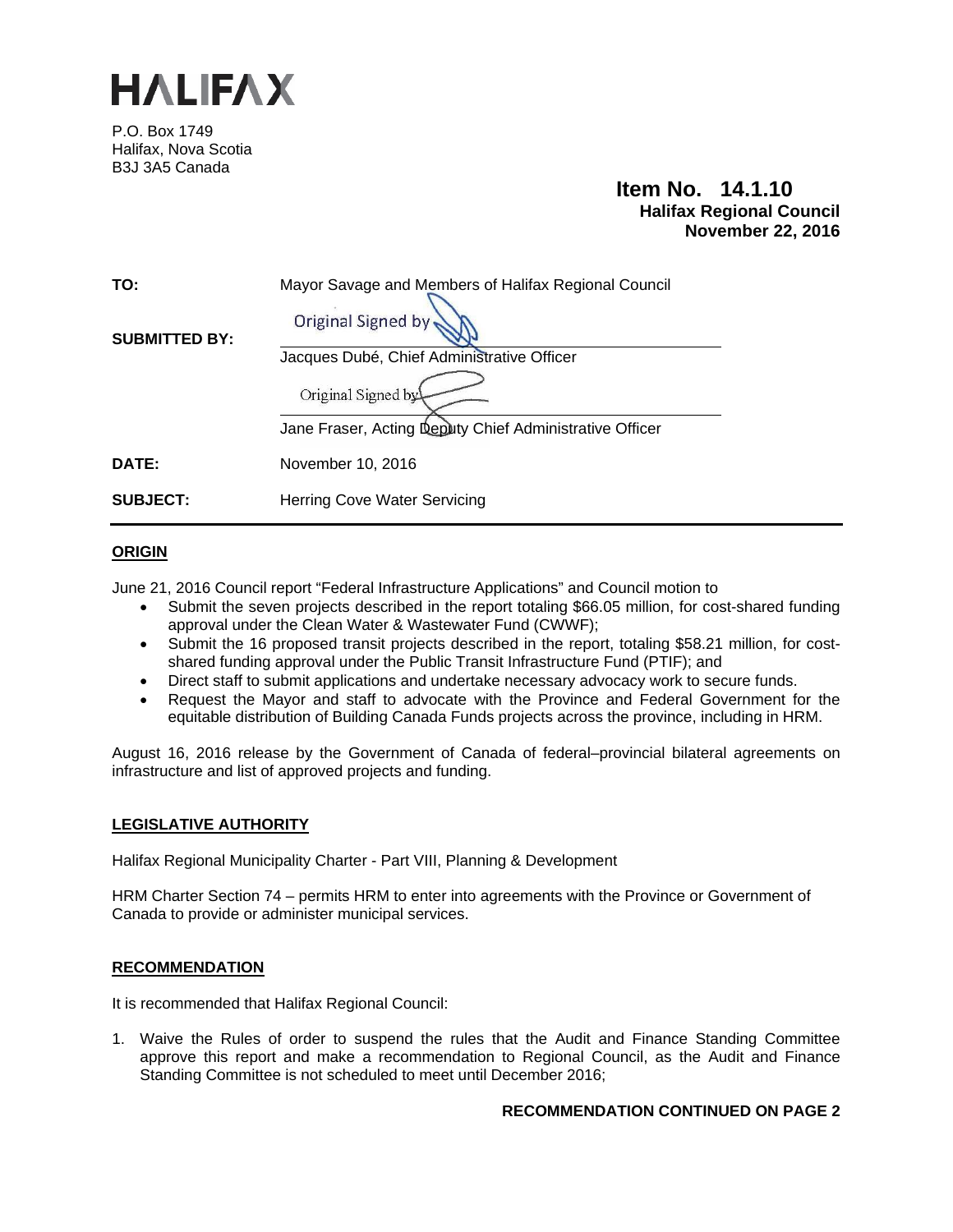- 2. Increase the 2016/17 gross capital budget in the amount of \$75,000 for a preliminary design for the Herring Cove Water Servicing Project Phase 2B, with funding as a withdrawal from General Contingency Reserve, Q421 and
- 3. Authorize a sole source award and reimbursement to the Halifax Regional Water Commission in the amount of \$75,000 for the preliminary design of a revised scope of work for the Herring Cove Water Servicing Project Phase 2B.

### **BACKGROUND**

Herring Cove Servicing Phase 2B is the final phase of a construction project to provide central water and sewer service to the community of Herring Cove. In 1999 Regional Council agreed to extend water service to the area due to the co-location of a Harbour Solutions sewage treatment plant. By 2008, the first three phases were completed; however Phase 2B was not initiated due escalating construction prices that exceeded the original budget and insufficient funds.

In June of 2014 Halifax Regional Council approved the addition of the Herring Cove Servicing Phase B project to HRM's Building Canada Fund submissions. As the project was not approved under the Building Canada Fund, the project was resubmitted to Council for inclusion among HRM's applications to the Clean Water and Wastewater Fund (CWWF). On June 21, 2016, Council approved seven water and wastewater projects to be submitted to the CWWF, including Herring Cove Servicing Phase 2B. HRM submitted an application for the project, estimated at a total cost of \$12,750,000. Under this program, cost sharing is 50% federal, 25% provincial and 25% municipal. Based on this cost sharing, HRM requested \$9.56 m in senior government funding.

On August 16, 2016 the federal government and provincial governments announced Infrastructure Bilateral Agreements for the Clean Water and Wastewater Fund and the Public Transit Infrastructure Fund, as well as project allocations. The allocation for the Herring Cove Servicing project was \$3.42 m in senior government funding.

### **DISCUSSION**

If HRM were to proceed with the full project as described in the application submitted to the provincial and federal governments, HRM would be responsible for the estimated funding shortfall of approximately \$9,330,000.

Alternatively HRM could request a change to its application to reflect a revised scope of work that maintains more closely the 50%, 25%, 25% cost sharing of the CWWF. There is a period of six months from the signing of the Bilateral Agreements between the provincial and federal governments on August 16, 2016 during which amendments to projects may be made and project details and lists finalized. Under the terms of the Clean Water and Wastewater Fund, all funded projects must be complete by March 31, 2018.

As originally scoped, Phase 2B would install: 1500 metres of water main, 2200 metres of wastewater pipe, two wastewater pumping stations and all related appurtenances. It may be possible to split Phase 2B into two smaller phases, however it is not known at this time whether a smaller phase can be completed by the March 31, 2018 program deadline. It is therefore proposed to begin design of the water and wastewater system, then return to Regional Council for direction, including possible direction related to submitting an application to the provincial and federal governments for a revised scope of work.

Pursuant to the terms of reference for the Audit & Finance Standing Committee, and the Administrative Order governing Reserves, the request would normally be considered as an increased, unbudgeted request prior to consideration by Regional Council. However, with the time constraint of preparing a new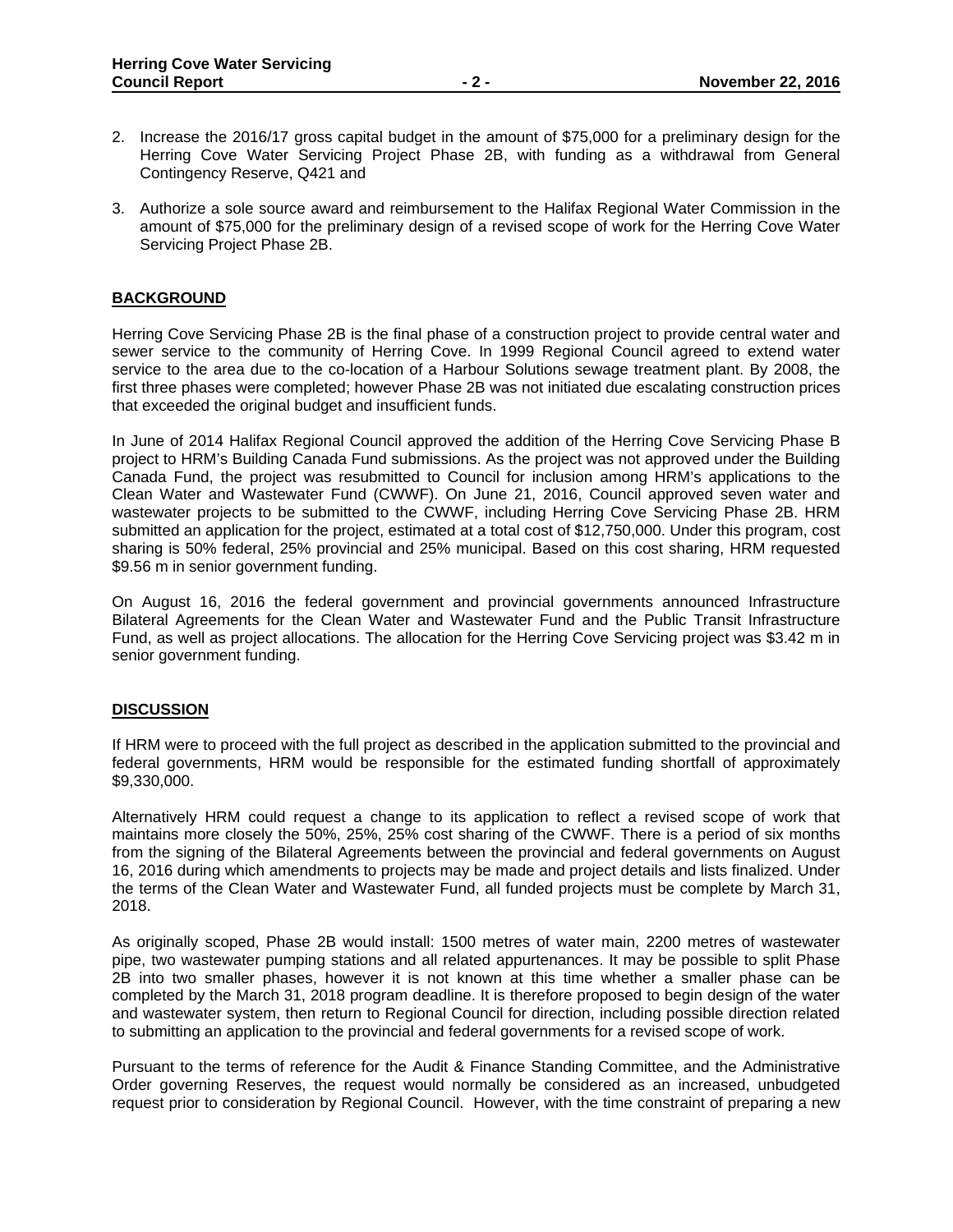submission for funding, and the next Audit and Finance Standing Committee is not scheduled to meet until December, Regional Council can choose to consider the request directly. As a result, this report has been submitted directly to Regional Council.

With respect to the design services for this project, historically Halifax Water has undertaken project design administration for water and/or wastewater service extension projects on behalf of HRM. Halifax Water has acknowledged that they are available to provide the service for the Herring Cove project, on a full cost recovery basis, if requested by HRM. The cost of the preliminary design phase is estimated at \$75,000. The \$75,000 is available from the Risk Reserve – General Contingency Reserve, Q421. If the design becomes part of the revised scope of the project, it is eligible to be part of the federal and provincial funding contribution, so HRM would receive 75% of the total back (50% federal, 25% provincial). If accepted for CWWF project funding, the full \$75,000 will be paid back to the General Contingency Reserve.

### **FINANCIAL IMPLICATIONS**

As this project falls outside the Halifax Water service boundary, HRM is responsible for the construction costs of the water system. No funds have been identified for this project in HRM's capital plan, therefore a Local Improvement Charge (LIC) would be required to cover the portion of project costs not funded through CWWF cost sharing from the provincial and federal governments. The LIC amount will not be known until design work is complete, project scope is confirmed, total construction cost is estimated and, pending Council decision, the revised proposal is provided to and approved for CWWF funding. Further, public consultation would be required prior to a final decision by the Regional Council.

After construction HRM would convey the system to Halifax Water for operation and maintenance on a full cost recovery basis.

At this time, \$75,000 is required to develop the preliminary design for a revised scope. This can be funded from the General Contingency Reserve, Q421. If the re-scoped project is accepted for CWWF funding, the \$75,000 will be paid back to the reserve.

## **Budget Summary, Risk Reserve – General Contingency Reserve, Q421**

| Balance in Reserve, September 30, 2016 | \$1.562.214            |
|----------------------------------------|------------------------|
| Pending revenue to March 31, 2017      | 4.012<br>$\mathcal{S}$ |
| Commitments to March 31, 2017          | \$(1,197,147)          |
| Withdrawal per recommendation          | 75,000)                |
| Net available balance March 31, 2017   | \$ 294,079             |

### Risk Reserve – General Contingency Reserve, Q421

This reserve is funded from any year-end operating surplus, and transfers as approved by Council. Fund can be used to fund operating costs, offset deficits, new operating initiatives and/or capital expenditures. This withdrawal, if approved, would not have a negative impact on the reserve, as the withdrawal is anticipated to be repaid at either 75% or 100% if approved for CWWF funding. As the project would not result in an HRM asset, other reserves, that follow under the Halifax Charter as "capital" reserves, do not qualify for funding, hence the General Contingency Reserve fits the purpose of use of these funds.

### **RISK CONSIDERATION**

The Federal Infrastructure program requires projects to be completed by March 31, 2018. As a significant amount of work is needed before construction can begin, there is a risk that the project could have difficulty in meeting the infrastructure program deadline.